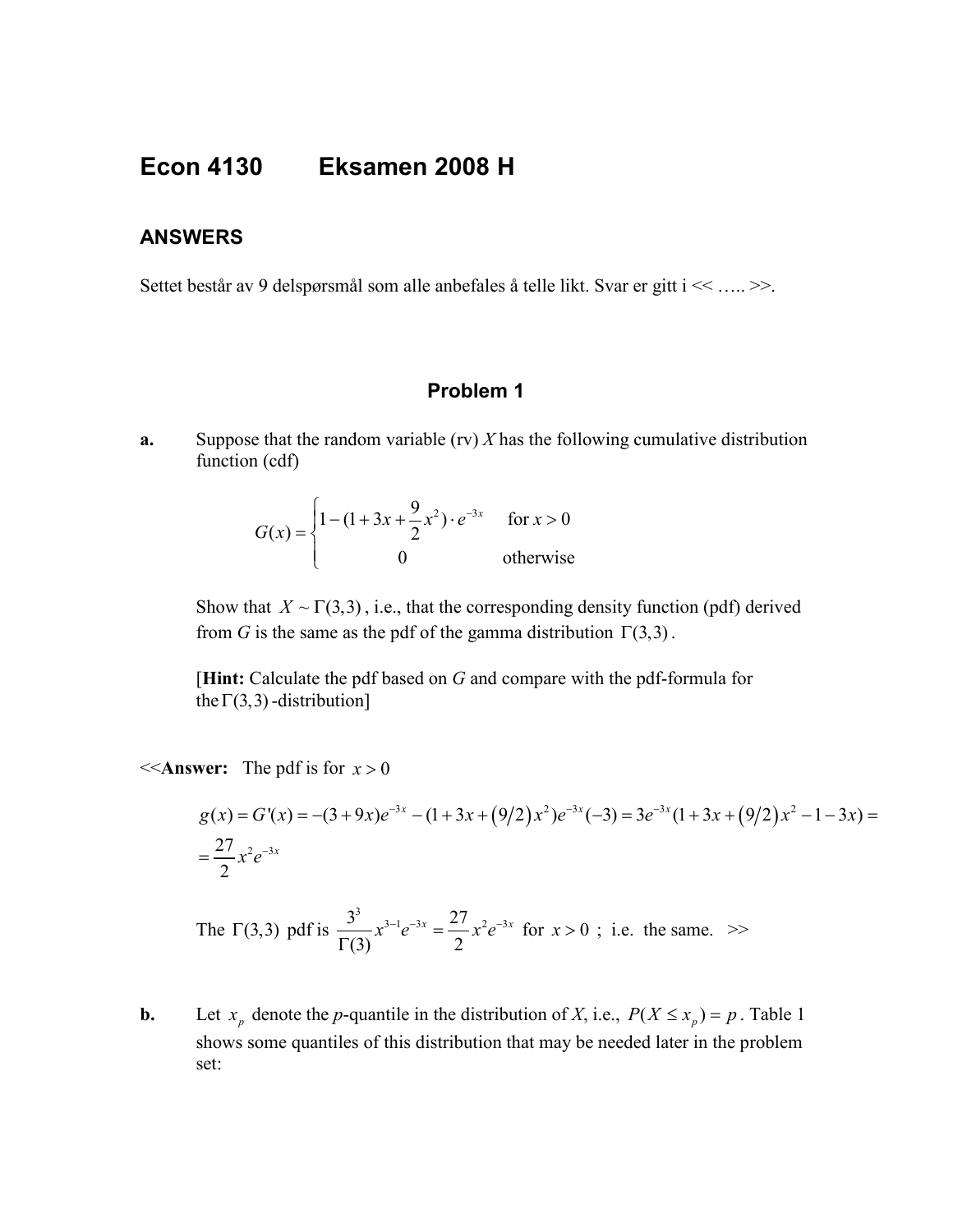| Table 1 | <i>p</i> -quantiles of $\Gamma(3,3)$ |
|---------|--------------------------------------|
|---------|--------------------------------------|

|                                                                                                                               |  | $0.01$   $0.025$   $0.05$   $0.10$   $0.5$   $0.90$   $0.95$   $0.975$   $0.99$ |  |  |
|-------------------------------------------------------------------------------------------------------------------------------|--|---------------------------------------------------------------------------------|--|--|
| $\vert$ 0.145 $\vert$ 0.206 $\vert$ 0.273 $\vert$ 0.367 $\vert$ 0.891 $\vert$ 1.774 $\vert$ 2.099 $\vert$ 2.408 $\vert$ 2.802 |  |                                                                                 |  |  |

**(i)** Check that the median of *X* is equal to the value indicated in the table.

(ii) Find (from the table) a 98% variation interval for *X*, i.e., an interval  $[c_1, c_2]$ such that  $P(c_1 \le X \le c_2) = 0.98$ 

 $<<$ **Answer:** (i) According to the table, the median is  $x_{0.5} = 0.891$ . We get

$$
G(0.891) = 1 - (1 + 3(0.891) + \frac{9}{2}(0.891)^2) \cdot e^{-3(0.891)} = 0.500
$$

- (ii)  $[0.145, 2.802]$  >>
- **c.** Suppose  $(X, Y)$  has a joint distribution such that the marginal distribution of *X* is  $\Gamma(3,3)$  distributed, and such that the regression function (i.e., the conditional expectation given  $X = x$ ) of *Y* with respect to *X*, is  $E(Y | x) = 1 + 2x$ . Suppose further that the conditional variance is:  $var(Y | x) = 4$  for all *x*. Calculate under these conditions
	- $E(Y)$
	- $(iii)$  var $(Y)$
	- (iii) The correlation coefficient between *X* and *Y*.

[**Hint:** You don't need to derive the expectation and variance of *X* - use the formulas for the gamma distribution. To find the covariance, calculate first  $E(XY) = E[X \cdot E(Y | X)] = \cdots$ etc.

$$
\begin{aligned}\n&< \text{Answer:} \quad \text{In } \Gamma(3,3) \text{ we have } E(X) = 1, \quad \text{var}(X) = 1/3. \text{ Now} \\
& E(Y) = E\left[E(Y \mid X)\right] = E(1 + 2X) = 1 + 2E(X) = 3 \\
&\text{var}(Y) = E\left[\text{var}(Y \mid X)\right] + \text{var}\left[E(Y \mid X)\right] = E(4) + \text{var}(1 + 2X) = 4 + \frac{4}{3} = \frac{16}{3}\n\end{aligned}
$$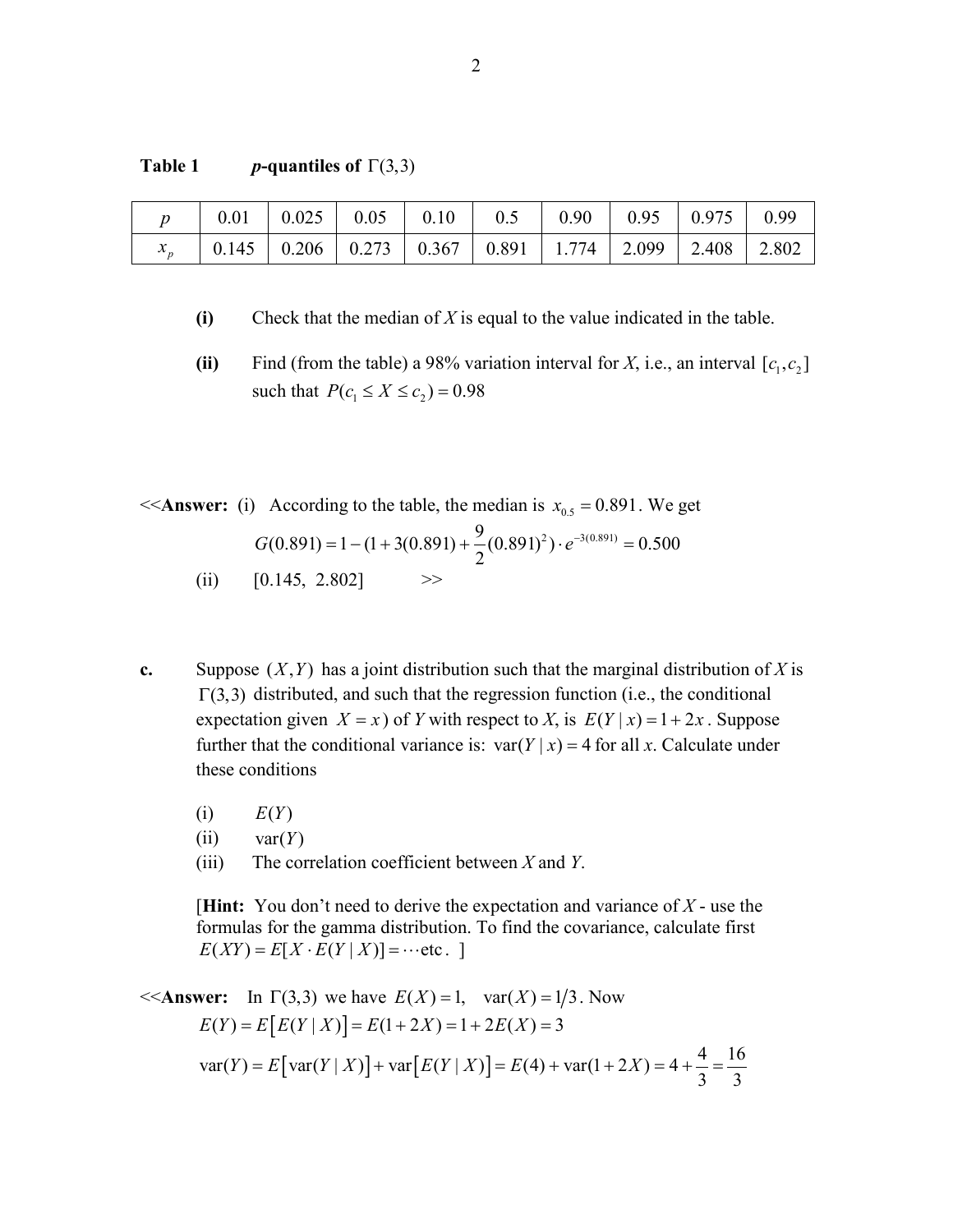$$
E(XY) = E[X \cdot E(Y | X)] = E(X + 2X^2) = 1 + 2\left(\frac{1}{3} + 1\right) = \frac{11}{3}
$$
  
cov(X, Y) =  $\frac{11}{3} - 1 \cdot 3 = \frac{2}{3}$   
corr(X, Y) =  $\frac{2/3}{\sqrt{(1/3)(16/3)}} = \frac{1}{2}$   $\Rightarrow$ 

## **Problem 2**

**a.** Suppose that the rv *X* has a distribution with pdf given by

$$
f(x; \alpha) = \begin{cases} \frac{\alpha}{3^{\alpha}} x^{\alpha - 1} & \text{for } 0 < x \le 3 \\ 0 & \text{otherwise} \end{cases}
$$

where  $\alpha > 0$  is a parameter.

- (i) Make rough sketches of the graph of  $f(x; \alpha)$  in the three cases,  $\alpha = 0.5$ ,  $\alpha = 1$ ,  $\alpha = 3$  respectively.
- (ii) Is there any value of  $\alpha$  for which the distribution is symmetric?
- (iii) Find  $E(X)$ .

<<**Answer:** (i)….(ii)… (iii)  $\alpha$  3  $x^{\alpha+1}$  $E(X) = \frac{\alpha}{3^{\alpha}} \int_{0}^{x} x^{\alpha} dx = \frac{\alpha}{3^{\alpha}} \int_{0}^{3} \frac{x^{\alpha+1}}{\alpha+1} = \frac{3\alpha}{\alpha+1}$  $\alpha$  1  $\alpha$  $\alpha$  and  $\alpha$  and  $\alpha$  and  $\alpha$  $\alpha + 1$   $\alpha$ +  $=\frac{\alpha}{3^{\alpha}}\int_{0}^{x^{\alpha}}dx=\frac{\alpha}{3^{\alpha}}\int_{0}^{\infty}\frac{x}{\alpha+1}=\frac{3\alpha}{\alpha+1}$  >>

**b.** Show that  $Y = \ln(3/X) \sim \exp(\alpha)$ , i.e., *Y* is exponentially distributed with parameter  $\alpha$ .

 $<<$  **Answer:** Clearly *Y* varies in [0, $\infty$ ) when *X* varies in (0, 3]. Let  $y > 0$ . Then

$$
P(Y \le y) = P\left(\frac{3}{X} \le e^y\right) = P(X \ge 3e^{-y}) = 1 - F_X(3e^{-y}).
$$

Hence 
$$
f_Y(y) = \frac{\partial}{\partial y}(1 - F_X(3e^{-y})) = -f(3e^{-y}; \alpha)(-3e^{-y}) = \frac{\alpha}{3^{\alpha}}(3e^{-y})^{\alpha-1}3e^{-y} = \alpha e^{-\alpha y}
$$
,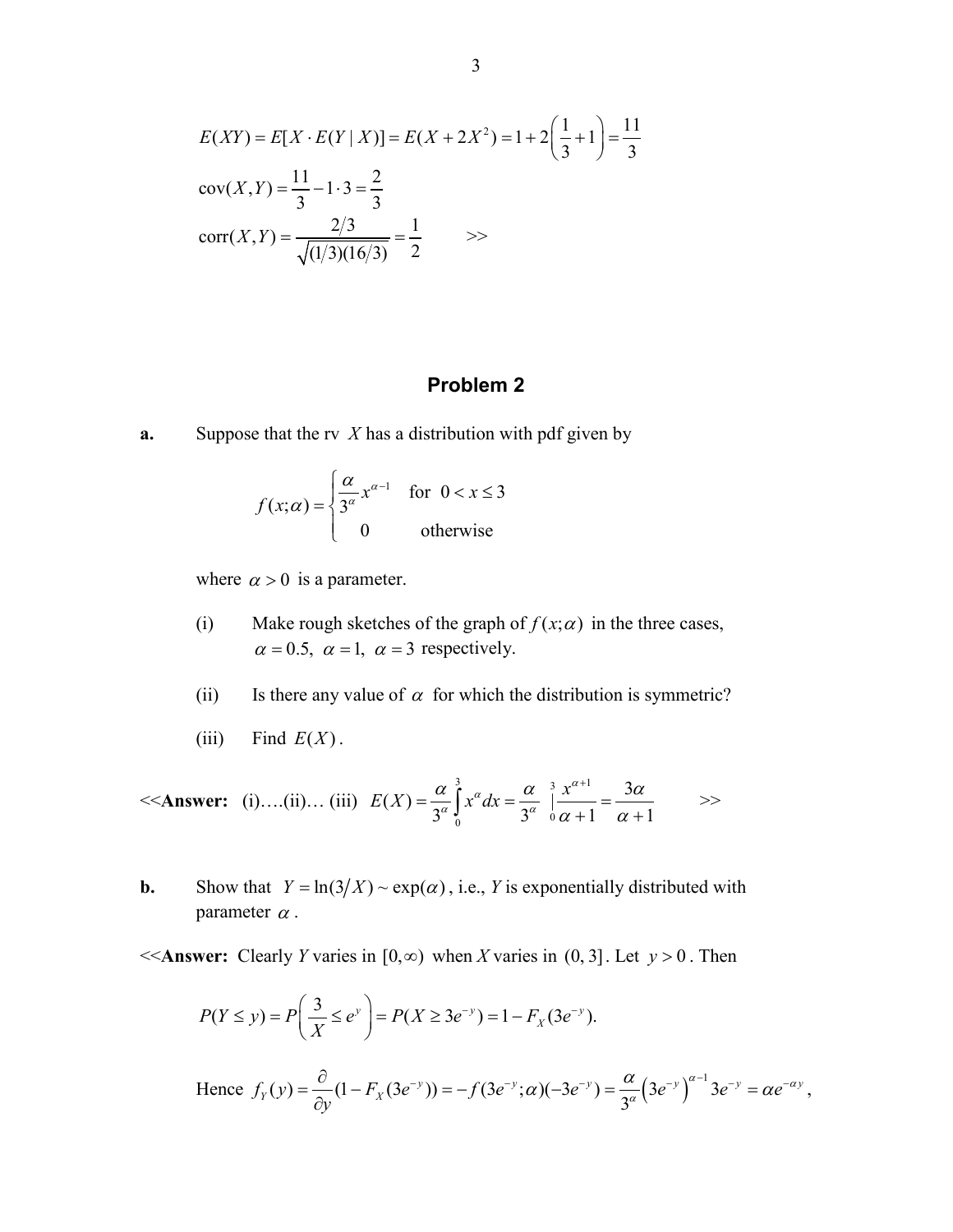(or, directly from substituting in  $F_x(x)$ , which is easily seen to be  $\frac{\pi}{3}$  $\left(\frac{x}{3}\right)^{\alpha}$ :

$$
F_Y(y) = 1 - F_X(3e^{-y}) = 1 - e^{-\alpha y}
$$
 >

**c.** Suppose that  $X_1, X_2, \ldots, X_n$  are independent and identically distributed *(iid)* with  $X_i \sim f(x; \alpha)$  as in question **a**.

(i) Show that the maximum likelihood estimator (mle) for  $\alpha$  is  $\hat{\alpha} = \frac{1}{\overline{Y}}$  where 1 1 *<sup>n</sup> i i*  $Y = \frac{1}{2} Y$  $=\frac{1}{n}\sum_{i=1}^{n} Y_i$  and  $Y_i = \ln\left(\frac{3}{X}\right)$ *i Y*  $=\ln\left(\frac{3}{X_i}\right)$ .

(ii) Show that  $\frac{\alpha}{\hat{\alpha}}$  $\frac{\alpha}{\hat{\alpha}}$  is distributed exactly as  $\Gamma(n,n)$ . [**Hint:** You may first exploit a result saying that if  $Y_1, Y_2, \ldots, Y_n \sim iid$  with  $Y_i \sim exp(\lambda)$ , then  $\overline{Y} \sim \Gamma(n, n\lambda)$ . Then, for example, next utilize the moment generating function (mgf) of  $\overline{Y}$ .]

 $<<$  **Answer:** (i) Log likelihood:  $l(\alpha) = (\alpha - 1)\sum ln(x_i) + n ln(\alpha) - n\alpha ln(3)$  with derivative  $l' = \sum \ln(x_i) + \frac{n}{\alpha} - n \ln(3) = \frac{n}{\alpha} - \sum \ln(3/x_i) = 0$ , which gives the suggested solution. The second derivative being negative, we have a maximum.

(ii) We have  $V = \frac{\alpha}{\hat{\alpha}} = \alpha \overline{Y}$ , where  $\overline{Y} \sim \Gamma(n, \alpha n)$  with mgf  $M_{\overline{Y}}(t)$ *n*  $M_{\bar{Y}}(t) = \left(\frac{n}{n\alpha}\right)$  $n\alpha - t$ α  $=\left(\frac{n\alpha}{n\alpha-t}\right)^n$ . Then *V* has mgf  $M_V(t) = M_{\overline{V}}(\alpha t)$  $n \lt n$  $M_V(t) = M_{\overline{Y}}(\alpha t) = \left(\frac{n\alpha}{n\alpha} \right)^n = \left(\frac{n\alpha}{n\alpha}\right)^n$  $n\alpha - \alpha t$   $\bigvee$   $n-t$  $\alpha(t) = \frac{n\alpha}{2}$  $= M_{\overline{Y}}(\alpha t) = \left(\frac{n\alpha}{n\alpha - \alpha t}\right)^n = \left(\frac{n}{n-t}\right)^n$ , which identifies  $\Gamma(n,n)$ .  $\gg$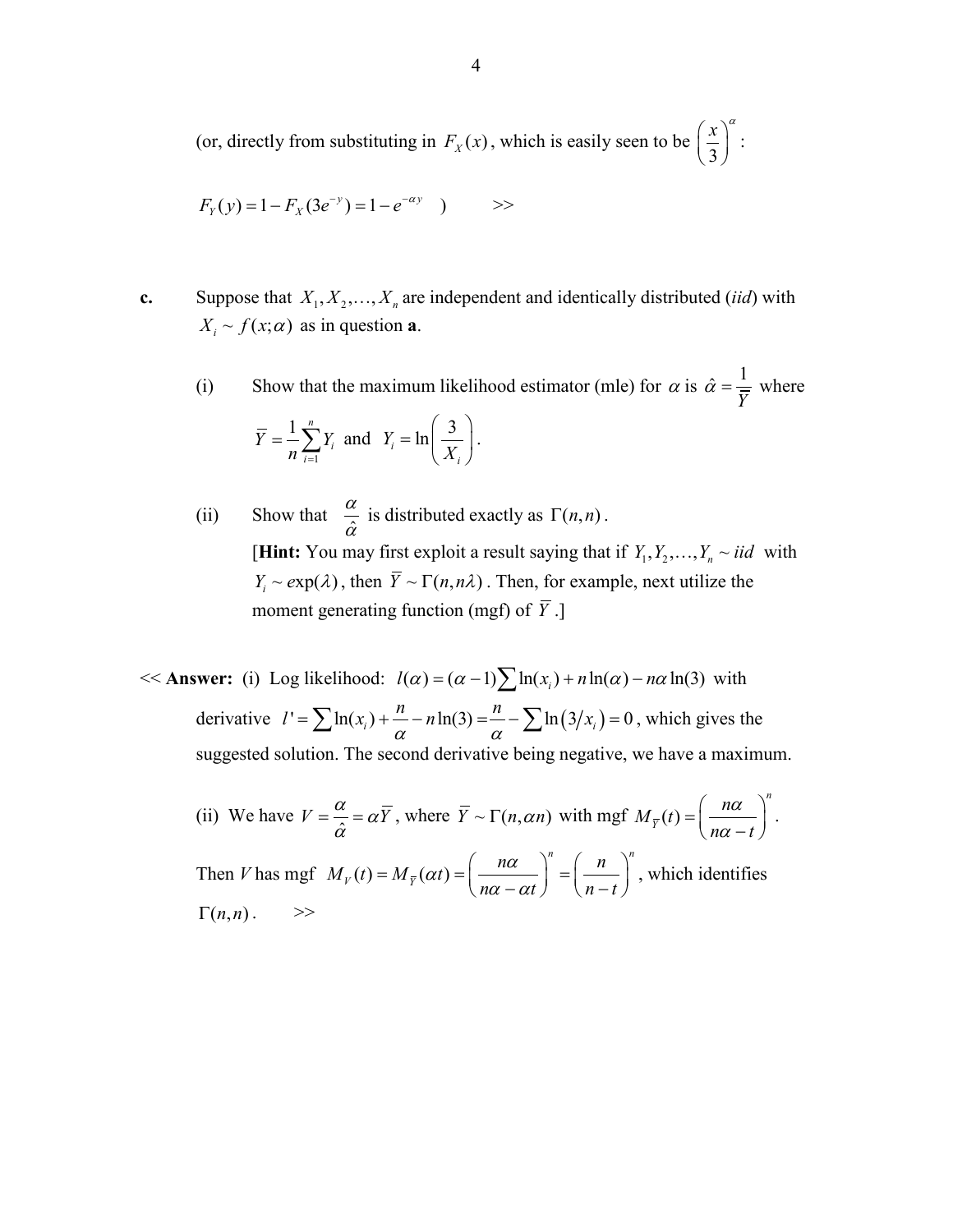**d.** We want to investigate if there is strong evidence that the distribution of *X* is right skewed, i.e., with tail to the right, based on observing  $X_1, X_2, \ldots, X_n$  in **c**. In other words, we want to test  $H_0$  :  $\alpha \ge 1$  versus  $H_1$  :  $\alpha < 1$ . The preferred level of significance is 5%. Explain how the following test,

(1) Reject 
$$
H_0
$$
 if  $\sqrt{n} \frac{\hat{\alpha} - 1}{\hat{\alpha}} \le -1.645$ 

can be justified by asymptotic theory for mle's and Slutsky's lemma with an approximate level of significance 5%.

[**Hint:** Find first the Fisher information for one observation.]

<<**Answer:** The Fisher information:

 $ln(f(X; \alpha) = (\alpha - 1)ln(X) + ln(\alpha) - \alpha ln(3)$  gives

$$
\frac{\partial}{\partial \alpha} \ln f = \ln(X) + \frac{1}{\alpha} - \ln(3), \quad \text{and} \quad \frac{\partial^2}{\partial \alpha^2} \ln f = -\frac{1}{\alpha^2}
$$

Hence the Fisher information: 2  $I(\alpha) = -E\left(\frac{\partial^2}{\partial \alpha^2} \ln f\right) = \frac{1}{\alpha^2}$ 

Large sample mle theory gives

$$
\sqrt{nI(\alpha)}(\hat{\alpha}-\alpha) = \sqrt{n}\frac{\hat{\alpha}-\alpha}{\alpha} \underset{n\to\infty}{\to} N(0,1)
$$

Then Slutsky gives

$$
\sqrt{n}\frac{\hat{\alpha}-\alpha}{\hat{\alpha}}=\frac{\alpha}{\hat{\alpha}}\cdot\sqrt{n}\frac{\hat{\alpha}-\alpha}{\alpha}\mathop{\to}\limits_{n\to\infty}^{D}N(0,1)\;\;,\;\text{since}\;\frac{\alpha}{\hat{\alpha}}\mathop{\to}\limits_{n\to\infty}^{P}1\,.
$$

From this we take the test statistic  $V = \sqrt{n} \frac{\hat{\alpha} - 1}{\hat{\alpha}}$ , which is approximately  $\sim N(0,1)$  if  $\alpha = 1$ . Rejecting  $H_0$  when *V* is smaller than the 0.05 quantile in  $N(0,1)$  (i.e.,  $-1.645$ ), then gives a test with approximate level of significance,  $5\%$ .

 $>>$ 

**e.** Suppose that *X* represents the processing time for a new, standardized but expensive industrial process, and that we have only three independent observations of *X*. The observations are  $x_1 = 0.2$ ,  $x_2 = 0.6$ ,  $x_3 = 0.6$ , of  $X_1, X_2, X_3$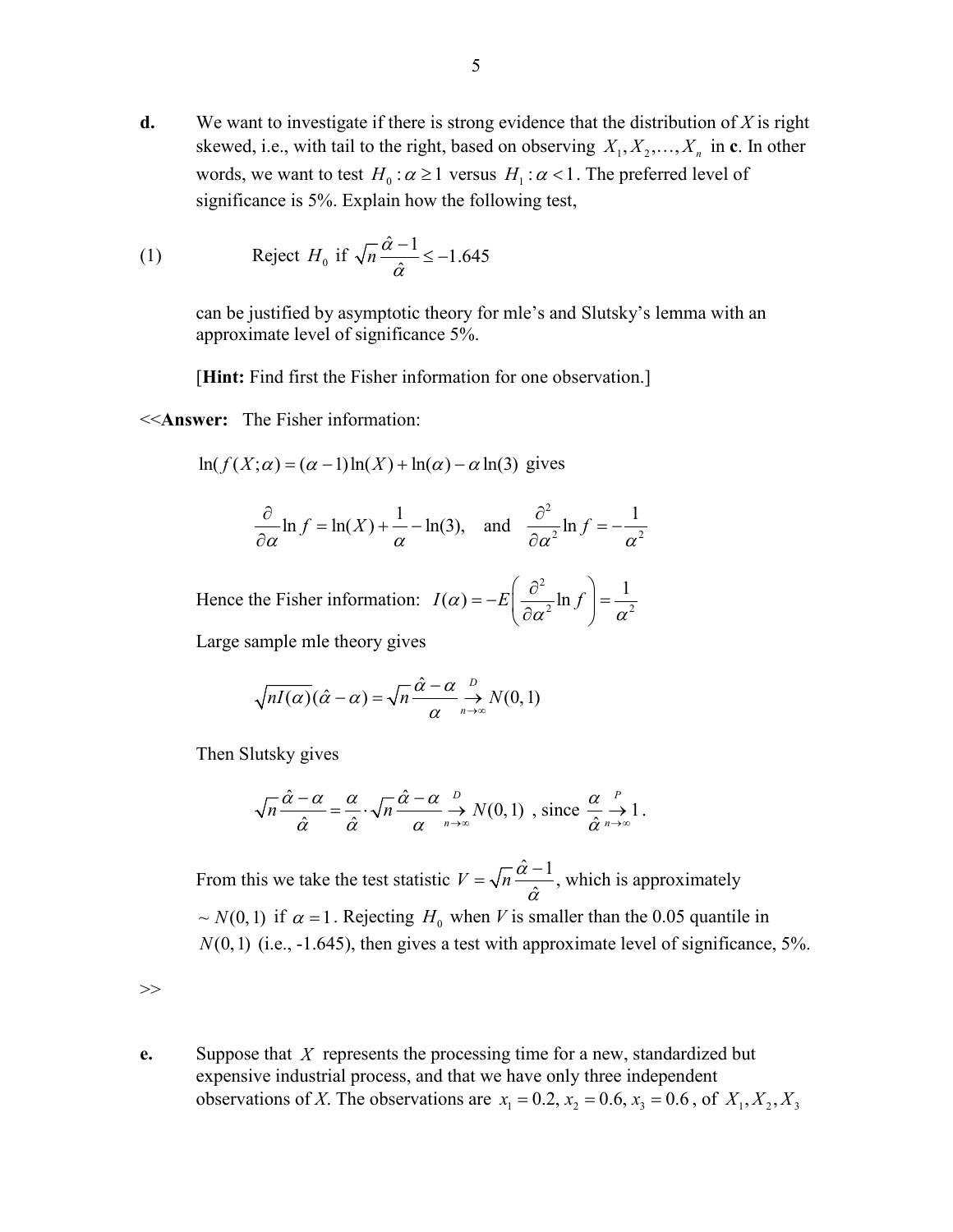respectively. Recognizing that  $n = 3$  is somewhat small to appeal to asymptotic theory, we prefer exact small-sample inference, which, in fact, is possible in this case.

(i) Using **c**(ii) for *n* = 3 and **table 1** in **Problem 1**, derive and calculate from the data, an exact 95% confidence interval for  $\alpha$ , i.e., find observable rv's, *L* and *U* such that  $P(L \le \alpha \le U) = 0.95$ .

**[Hint:** Start with a 95% variation interval for  $\alpha/\hat{\alpha}$  similar to that in **Problem 1b**(ii).]

(ii) Using **c**(ii) again, derive and perform an exact 5%-level test for  $H_0: \alpha \ge 1$ versus  $H_1$ :  $\alpha$  < 1. In other words, find a critical value, *c*, such that  $P(\hat{\alpha} < c) = 0.05$  if  $\alpha = 1$  is true.

<<**Answer:** (i): Table 1 gives

$$
0.95 = P(0.206 \le \alpha/\hat{\alpha} \le 2.408) = P(0.206 \cdot \hat{\alpha} \le \alpha \le 2.408 \cdot \hat{\alpha})
$$

Data

| 0.2 | 2.708 |
|-----|-------|
| 0.6 | 1.609 |
| 0.6 | 1.609 |
|     |       |
| Y   | 1.976 |
|     | 0.506 |

95% CI:  $[0.206 \cdot \hat{\alpha}, 2.408 \cdot \hat{\alpha}] = [0.104, 1.219]$ 

(ii) The test statistic here is simply  $\hat{\alpha}$ . If  $\alpha = 1$ ,  $\frac{1}{\hat{\alpha}} \sim \Gamma(3,3)$ ,  $0.05 = P(\hat{\alpha} \le c) = P(1/\hat{\alpha} \ge 1/c) \Rightarrow 1/c = 2.099 \Rightarrow c = 0.477$ 

Hence, the exact 5%-level test is "Reject  $H_0$  if  $\hat{\alpha} \le 0.477$ " Conclusion: Don't reject.

**f.** Suppose you insist to use the asymptotic 5%-level test in (1) in spite of *n* being only 3. Calculate the exact level of significance for that test and compare with the approximate (also called *nominal*) level of significance used, i.e., 5%.